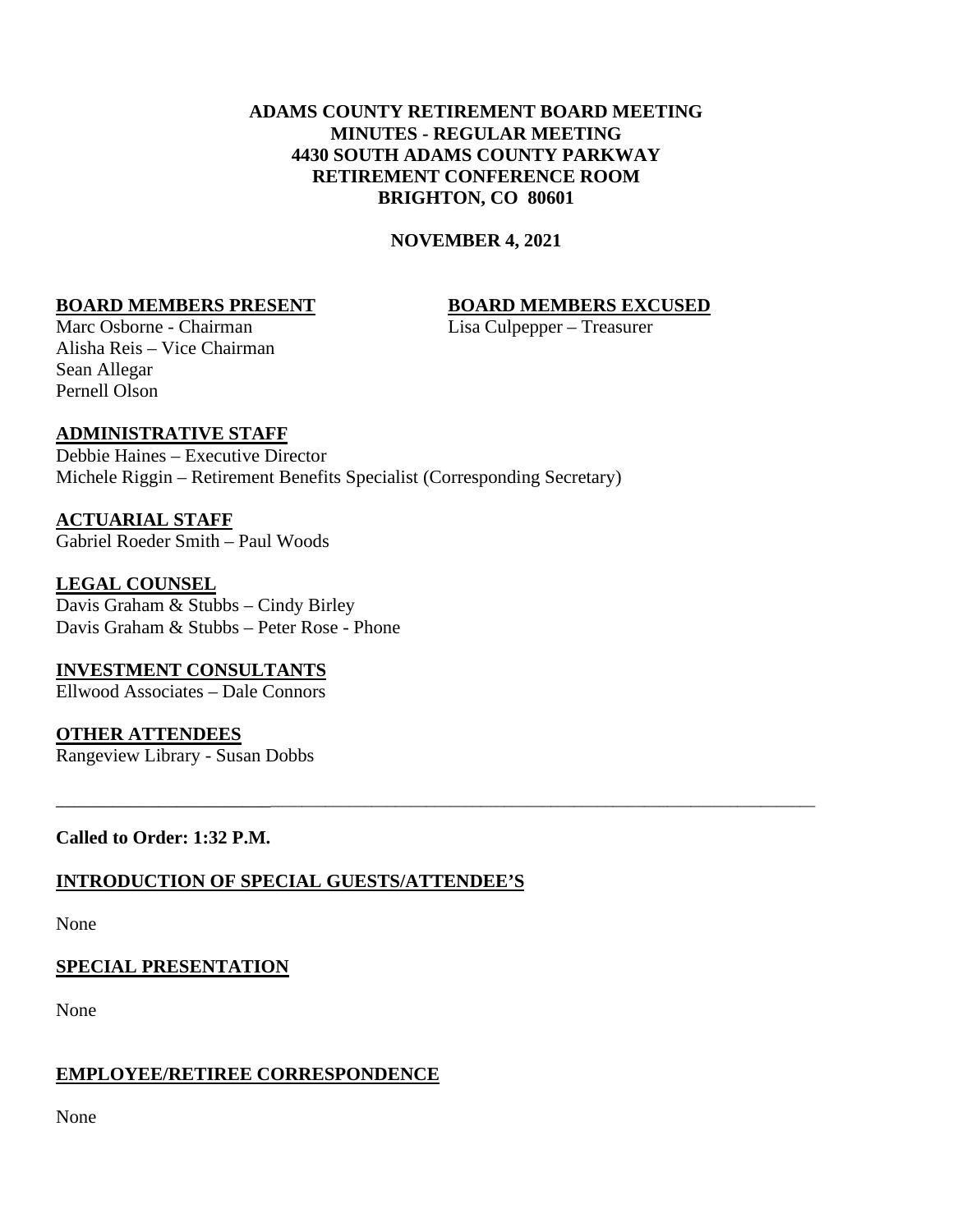# **REGULAR BUSINESS SESSION**

# **CONSENT AGENDA**

**Consent Agenda: Distributed by E-Mail**

**Approval of Regular Board Meeting Minutes – October 7, 2021 Approval of Money Manager Fund Totals – September 2021**

**Provided at Board Meeting: Approval of Terminated Retirement Members Payout Report – October 2021**

**Ratify of Administrative Expenditures – November 3, 2021**  Expenditures - \$ 36,612.10 Paid October Expenditures - \$45.00

**Moved by Board Member – Mr. Olson Seconded by Board Member – Ms. Reis**

**Unanimously carried.**

#### **UNFINISHED BUSINESS**

#### **Davis Graham & Stubbs – Cindy Birley Board of Retirement Bylaws – Follow up**

Ms. Birley indicated she wrote into the Board of Retirement Bylaws that the Chairman upon twenty four (24) hour notice will be delivered electronically and telephonically to all other Board Members if the meeting is being changed or cancelled.

Ms. Reis moved to approve the Board of Retirement Bylaws, as amended. Mr. Allegar seconded the motion and it was unanimously carried.

#### **NEW BUSINESS**

# **Ellwood/CAPTRUST – Dale Connors 3RD Quarter Performance Review**

Mr. Connors stated things have slowed down during the 3<sup>rd</sup> quarter due to the resurgence of Covid, China's new regulations and the increased energy prices. Mr. Connors indicated Commodities are having a great year as inflation has increased. He stated that YTD the US Stock Market is strong, Non-US Market, EAFE and Emerging Markets are decreasing. Mr. Connors stated the bond managers are doing well, just down slightly YTD. Mr. Connors indicated the Plan was up 10.6% through the 3<sup>rd</sup> quarter ending at \$346,198,730.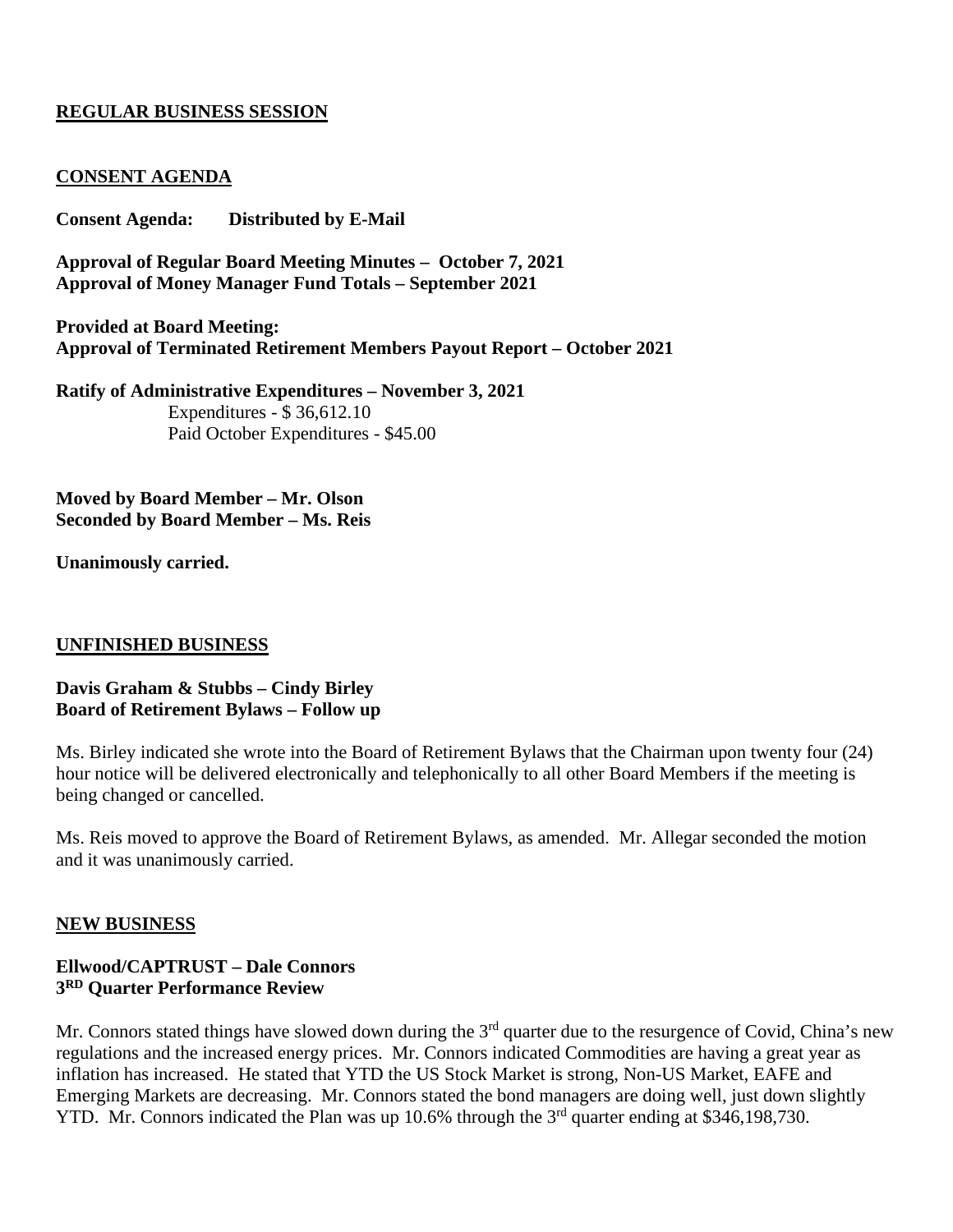# **International Foundation of Employee Benefits 67th Annual Employee Benefits Conference Evaluation**

Mr. Osborne stated that Ms. Haines, Mr. Olson, and himself attended the 67<sup>th</sup> Annual Employee Benefits Conference while Ms. Reis attended the virtual conference. Ms. Haines and Ms. Reis indicated it was a good informative Conference with a wide variety of different topics. Ms. Reis stated they offered a lot virtually and stated it could help with attendance in the future.

# **Retirement Plan Update – Marc Osborne Study Session with BoCC**

Mr. Osborne stated he met with the Board of County Commissioners (BoCC) to give an update on how the extra contribution increase is helping the Retirement Plan. He indicated they were all very happy that the Plan was trending in the right direction. Ms. Reis indicated the BoCC has committed to the full extent of the continual contribution increases on a year-by-year basis. Mr. Osborne confirmed with Ms. Dobbs that Rangeview Library is still on board for the continual yearly increases as well. Mr. Osborne indicated the BoCC was happy that the fully funded status has moved from 2049 to 2037.

# **STANDING REPORTS**

**CAPTRUST – Dale Connors Monthly Investment Update**

None

# **Davis Graham & Stubbs – Cindy Birley Legal Update**

Ms. Birley indicated the IRS has issued a new draft to the W4P's and W4R's which may be required starting January 1, 2022. Ms. Birley stated the W4R is for non-periodic payments for refunds or lump sum payments which will change all administrative forms. Ms. Birley stated all retirees will need to be mapped over from their old W4P format to the new W4P. Ms. Birley noted that the IRS has not confirmed whether this will be effective January 1, 2022. Mr. Rose stated the final form of the W4P is still being drafted. Mr. Rose noted that the W4P's no longer use allowances, as the calculation has changed.

# **Amendment No. Four to the Adams County Retirement Plan**

Ms. Birley indicated Amendment No. Four to the Adams County Retirement Plan deals only with the bi-weekly payroll change. She stated the Average Monthly Compensation is changing to state compensation that is paid in January 2022 will be disregarded unless it causes the AMC to be higher. Ms. Birley stated she is clarifying that for the contribution accumulation, the interest begins to accrue on the first day of the calendar month following the pay date associated with the contribution. Ms. Birley indicated that no contributions will be taken on transition pay 2022.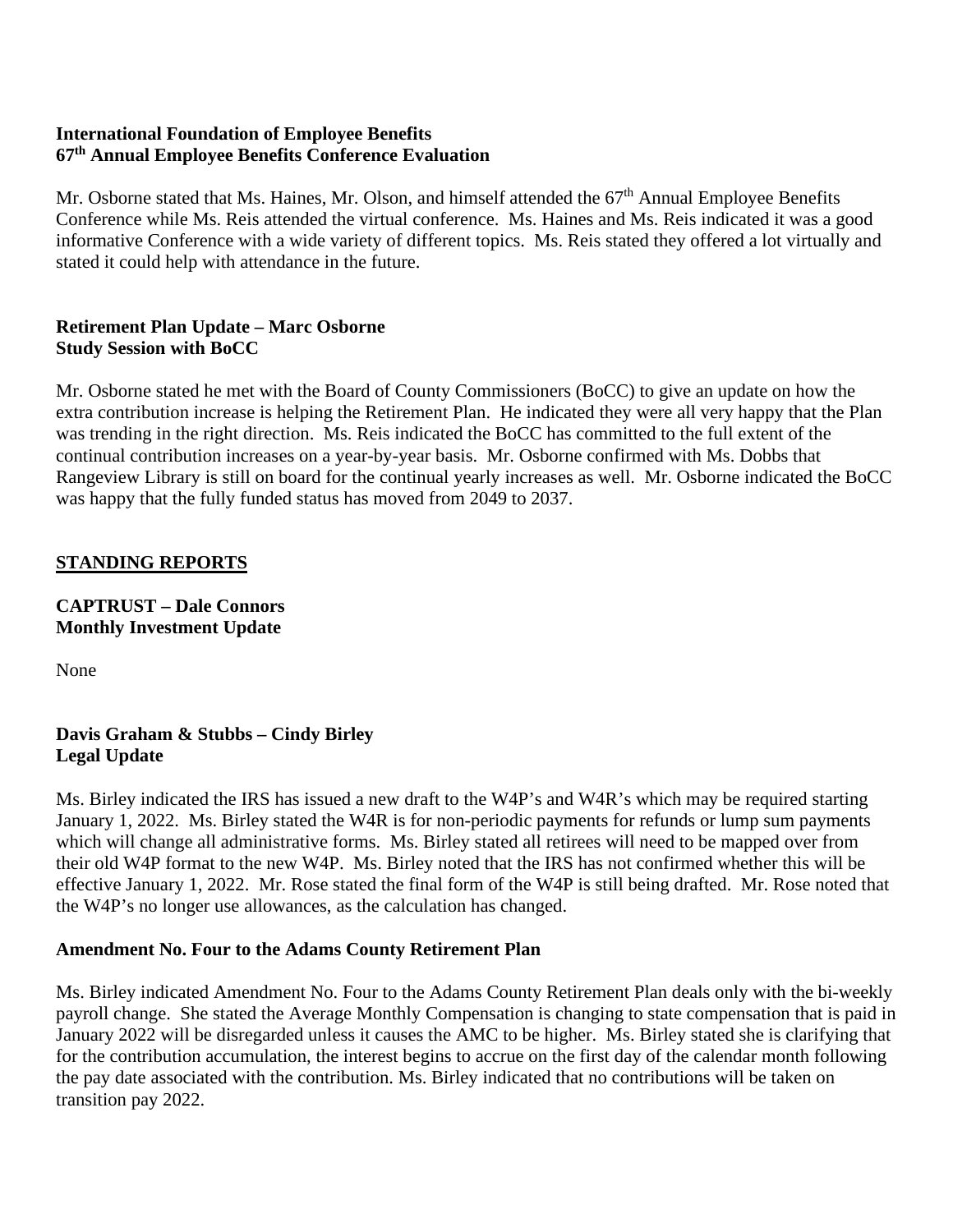Ms. Birley informed the Board that an employee who is age 65 and has terminated Adams County with only a couple of months of service makes them eligible to receive a Retirement payout. Ms. Birley stated that the Plan states once someone meets eligibility for retirement, they must take the pension benefit not a refund of contributions. She indicated that there is a provision in the Plan that states if the pension is less than \$100 per month it can be paid out quarterly, semiannually, or annually. Ms. Birley commented that the Board could add a 5 year vesting to the Normal Retirement of age 65. This would allow a refund to be done instead of a small pension payment being made to a member. This would be effective January 1, 2022 to all new hires. The Board had a brief discussion and agreed to add the 5 year vesting effective January 1, 2022.

# **Gabriel Roeder Smith Actuarial Update**

Mr. Woods commented that with the new Healthcare subsidy change only time will tell if it spurs the demand for retirement.

# **Retirement Staff – Ms. Haines Administrative Business**

# **Administrative Update**

Ms. Haines congratulated Ms. Reis for her appointment of Interim County Manager as Mr. Gonzales is leaving the County. Ms. Reis will remain on the Board of Retirement.

# **Board Member Election**

Ms. Haines indicated in the Board packet there was a list of all the nominees for the Retirement Board Member Election. She stated that there were seven nominees and all but two have responded yes to the nomination. Ms. Riggin will be sending out the candidate information form to all nominees and they will have a week to get this back to the Retirement Office. Ms. Haines stated the staff will work with Ms. Hoffner ITi, to send out the election by Survey Monkey. Mr. Olson asked if there will be a notification going out about the Election. Ms. Haines responded that she will have the Communications Department add something to the Tuesday communication.

# **PensionGold Update**

Ms. Haines indicated she is still waiting for a transmittal test file from Adams County to give to PensionGold so they can test the file. Ms. Haines noted that she has already given PensionGold the Rangeview test file even though nothing changed on Rangeview. PensionGold still wanted to test with January 2022 dates.